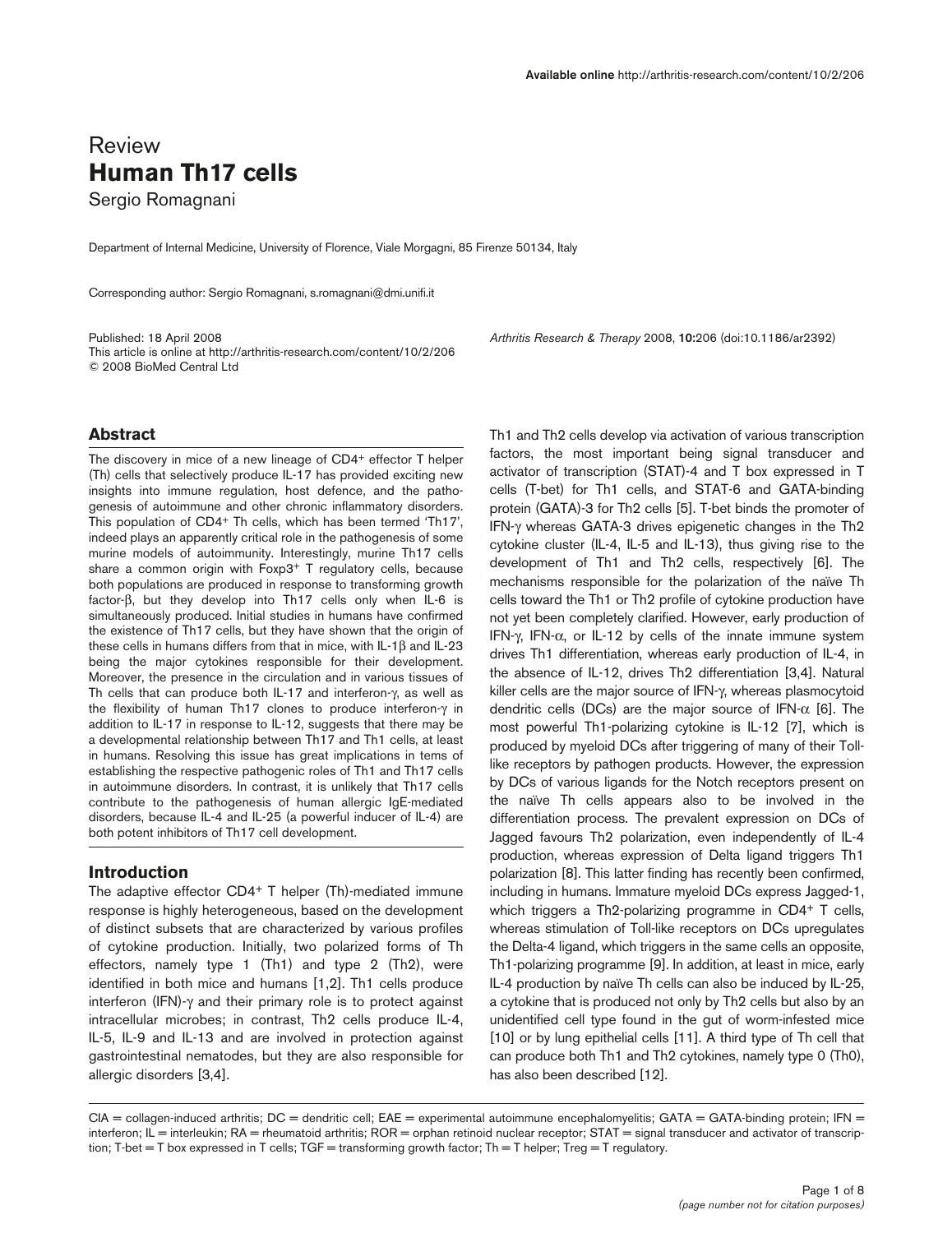During the past few years, a novel family of CD4+ Th cells was detected, which is essentially characterized by IL-17 production and was therefore named 'Th17' [13-19]. Th17 cells exist in both mice and humans, but their phenotypic and functional features, as well as the mechanisms responsible for their development in the two species, appear to be different. In this review I describe the main characteristics of human as compared with murine Th17 cells, and I discuss their possible roles in protection against infectious agents and in immunopathology.

#### **Discovery of murine Th17 cells and their origin**

Although the existence of IL-17 as a product of activated CD4+ T cells has been known for more than 10 years, only recently was the existence of Th17 cells as a distinct subset recognized [13-19]. The breakthrough leading to the discovery of the Th17 lineage came from murine models of autoimmunity. Experimental autoimmune encephalomyelitis (EAE) and collagen-induced arthritis (CIA) have historically been associated with unchecked Th1 responses, largely based on studies in which disease development was ablated by treatment with neutralizing antibodies specific for IL-12p40 or gene-targeted mice deficient in the p40 subunit of IL-12.

The link with IL-12 in these diseases was called into question by the discovery that a new IL-12 family member, namely IL-23, shares with IL-12 the p40 subunit, the heterodimer of IL-12 being composed of p40 and p35, and that of IL-23 being composed of p40 and p19. Therefore, an elegant series of studies was conducted that showed that EAE and CIA did not develop in mice deficient in IL-23p19 subunit, whereas they could develop in those deficient in IL-12p35 subunit [13,14]. This suggests that IL-23, but not IL-12, is critically linked to autoimmunity, at least in these models. Moreover, a positive correlation was established between the availability of IL-23 and IL-17 producing effector T cells and disease development, and a negative correlation was established between IL-12 and IFN-γ producing Th1 cells and disease development [20]. Subsequent studies demonstrated that although IL-12 polarized cells (prototypic Th1 cells) expressed genes associated with cytotoxicity, such as those encoding IFN-γ, Fas ligand and granzymes, IL-23 polarized cells expressed genes associated with chronic inflammation, such as IL-17, IL-17F, IL-6, tumour necrosis factor- $\alpha$  and proinflammatory chemokines. Based on these findings, a new role for Th17 cells in immunopathology and the distinct origin of Th1 and Th17 cells under differential IL-12 or IL-23 conditioning was proposed [16]. According to this model, early differentiation of Th1 and Th17 cells from naïve CD4+ T-cell precursors was shared, and thus Th1 and Th17 diverged contingent upon selective availability of IL-12 and IL-23 acting on a common 'Th1 precursor' or 'pre-Th1 intermediate' that co-expressed both IL-12 and IL-23 receptors [21,22].

More recently, however, a completely different model of murine Th17 development has been described. Although IL-23 appeared to be required for Th17-mediated immunopathology, different reports indicated that IL-23 was not critical for Th17 commitment, but only appeared to be required to amplify and/or stabilize the Th17 phenotype [17]. More importantly, three different groups independently demonstrated that transforming growth factor (TGF)-β was required for initiation and that IL-6 was a critical co-factor for Th17 differentiation (Figure 1). IL-1β and tumour necrosis factor- $\alpha$  were also found to amplify the Th17 response induced by TGF-β and IL-6, but they could not substitute for either of these cytokines [23-25]. More recently, it was shown that IL-21, a cytokine produced by Th17 cells themselves, provides an additional autocrine amplificatory signal (Figure 1) [26,27]. Of note, the Th17 polarizing cytokine TGF-β was already known for its ability to promote the development of Foxp3+ T regulatory (Treg) cells. However, expression of IL-17 or Foxp3 was restricted to separate subsets, so that TGF-β driven Th17 and Treg development from naïve precursors appeared to be mutually exclusive. Importantly, in the presence of IL-6, TGF-β induced development of Treg cells was blocked, whereas blockade of IL-6 permitted development of Foxp3+ Treg cells, suggesting that IL-6 inhibited Treg development while enhancing Th17 development induced by TGF-β [17,24,25]. In a recent study, however, an IL-6 independent pathway of murine Th17 differentiation has been discovered [28].

# **Properties of murine Th17 cells and their role in protection and immunopathology**

The master regulator that directs the differentiation program of Th17 cells is the orphan retinoid nuclear receptor (ROR)γt, whereas neither GATA-3 nor T-bet are required for this function [29]. More recently, it was found that Th17 cells express high levels of another related nuclear receptor, namely RORα, induced by TGF-β and IL-6, which is dependent on STAT-3 [30].

The major functions of cytokines produced by Th17 cells is to chemoattract different cell types through induction of other cytokines and chemokines. Both IL-17 (or IL-17A) and IL-17F act on a broad range of cell types to induce the expression of cytokines (such as IL-6, granulocyte/macrophage colonystimulatory factor and granulocyte colony-stimulatory factor) and chemokines (such as IL-8, CXC chemokine ligand 1 and 10, and CC chemokine ligand 20), as well as metalloproteinases (Figure 2). Therefore, both IL-17 and IL-17F are key cytokines for the recruitment, activation and migration of neutrophils. Th17 cells also produce IL-21, which is a powerful B-cell differentiating factor [31], but it also plays an important autocrine amplifying role on Th17 responses [26,27] (see above). Th17 cells also produce IL-22, which is a member of the IL-10 family that has been found to be strongly upregulated during chronic inflammatory disorders and can induce acantosis and dermal inflammation [32].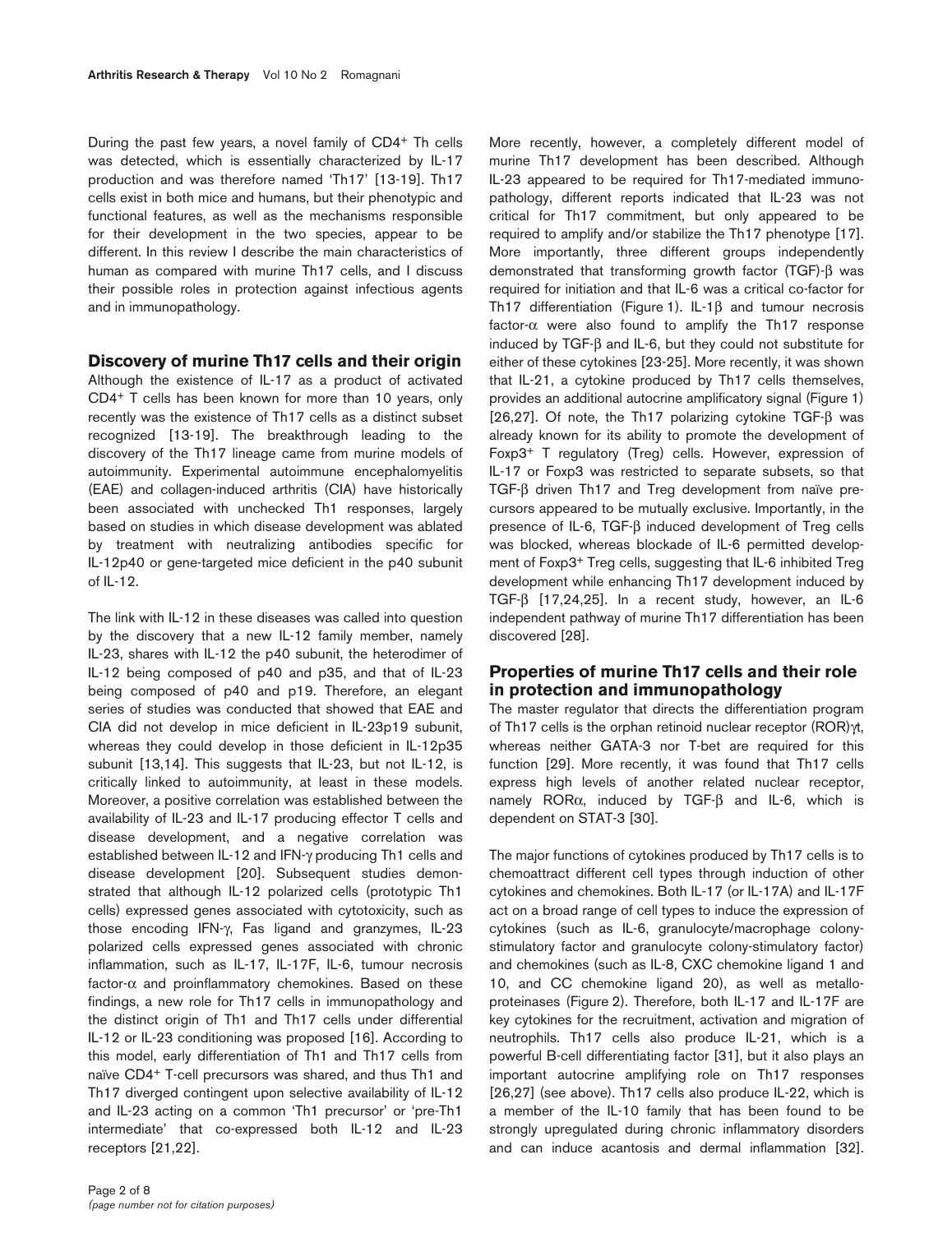

Pathway of murine Th17 differentiation. IL-17 producing CD4+ T helper (Th17) cells originate in response to transforming growth factor (TGF)-β and IL-6 produced by dencritic cells (DCs), whereas TGF-β alone in the absence of IL-6 promotes differentiation of the naïve T helper (Th) cell into a Foxp3+ T regulatory (Treg) cell. IL-23 produced by DCs allows the expansion and/or survival of Th17 cells. Th17 cells themselves produce IL-21, which provides an autocrine amplification loop. IFN-γ, IL-4, IL-25 and IL-27 play an inhibitory role in the development of murine Th17 cells. Double parallel lines across the arrow mean inhibitory effect. ROR, orphan retinoid nuclear receptor.

However, in other tissues, such as liver, IL-22 has been shown to counteract the destructive nature of the inflammatory response, thus playing a protective role [33]. Finally, Th17 cells produce IL-26 [34], whose exact role in the Th17 response is not yet established (Figure 2). Murine Th17 cells are subjected to strict control by several cytokines (Figure 1). The development of these cells is indeed inhibited under Th1 or Th2 polarizing conditions, which means that IL-12, IFN-γ and IL-4 play negative regulatory roles in the development of Th17 cells [6]. Even IL-2 has a negative effect on the Th17 differentiation [35]. More recently, IL-25 and IL-27 were also found to inhibit Th17 cells [36,37]. Of note, IL-25 is an inducer of IL-4 [9,10] whereas IL-27 is a potent inducer of IL-10 in CD4+ T cells [38,39] and allows the development of Th1 cells [40].

Because of their functional properties, Th17 cells have been suggested to play an important role in responses against extracellular Gram-negative bacteria and fungi, in which granulocyte infiltration is highly protective (Figure 2). Accordingly, preferential IL-17 production by T cells has been found during infection with *Klebsiella pneumoniae, Bacteroides fragilis*, *Citrobacter rodentium*, *Escherichia coli*, *Borrelia burgdoferi* and fungal species, whereas IL-17 appears to play a modest role (if any) in protecting against intracellular mycobacteria [41]. Notably, however, high fungal burden was found to counter-regulate IL-12 production and to induce production of both IL-23 and IL-17, which

#### **Figure 2**



Main activities attributed to Th17 cells. IL-17 producing CD4+ T helper (Th17) cells produce several cytokines, the most important being IL-17 or IL-17A, which activated multiple cell types to produce proinflammatory cytokines, chemokines, nitric oxide synthase (NOS)-2, metalloproteinases (matrix metalloproteinase [MMP]3) and colony-stimulating factor. This results in granulocyte recruitment, which plays an important role in protection against extracellular bacteria but also in macrophage recruitment and establishment of chronic inflammation. CCL, CC chemokine ligand; CXCL, CXC chemokine ligand; G-CSF, granulocyte colony-stimulating factor; GM-CSF, granulocyte/macrophage colonystimulating factor; Th, T helper; TNF, tumour necrosis factor.

subverted the inflammatory program of neutrophils, thus resulting in severe tissue inflammatory pathology rather than protection [42].

In addition to infections, Th17 cells play an important role in the induction and propagation of autoimmunity in various animal models (Figure 2). IL-17 deficient mice or mice treated with an IL-17 receptor antagonist are resistant to development of CIA and develop EAE with delayed onset and reduced severity [16,43]. Furthermore, administration of an IL-17 blocking antibody in mice immunized with a myelin antigen prevents chemokine expression in the brain and the subsequent development of EAE [44]. These data support the idea that IL-17 is involved in the pathogenesis of several autoimmune diseases in mice and possibly also in humans. In this context, the presence, and sometimes the prevalence, of Th1 cells in the inflammatory tissues of murine autoimmune disorders has been interpreted as a protective, rather than proinflammatory, mechanism, based on the following observations: IFN-γ or IFN-γ receptor deficient mice are still susceptible to EAE and CIA [45,46]; and IFN-γ inhibits development of Th17 cells [6]. However, other authors do not agree with this conclusion. First, T-bet has been found also to be required for optimal IL-17 production in the presence of IL-23 [47]. Second, therapeutic administration of small interfering RNA specific for T-bet significantly improved the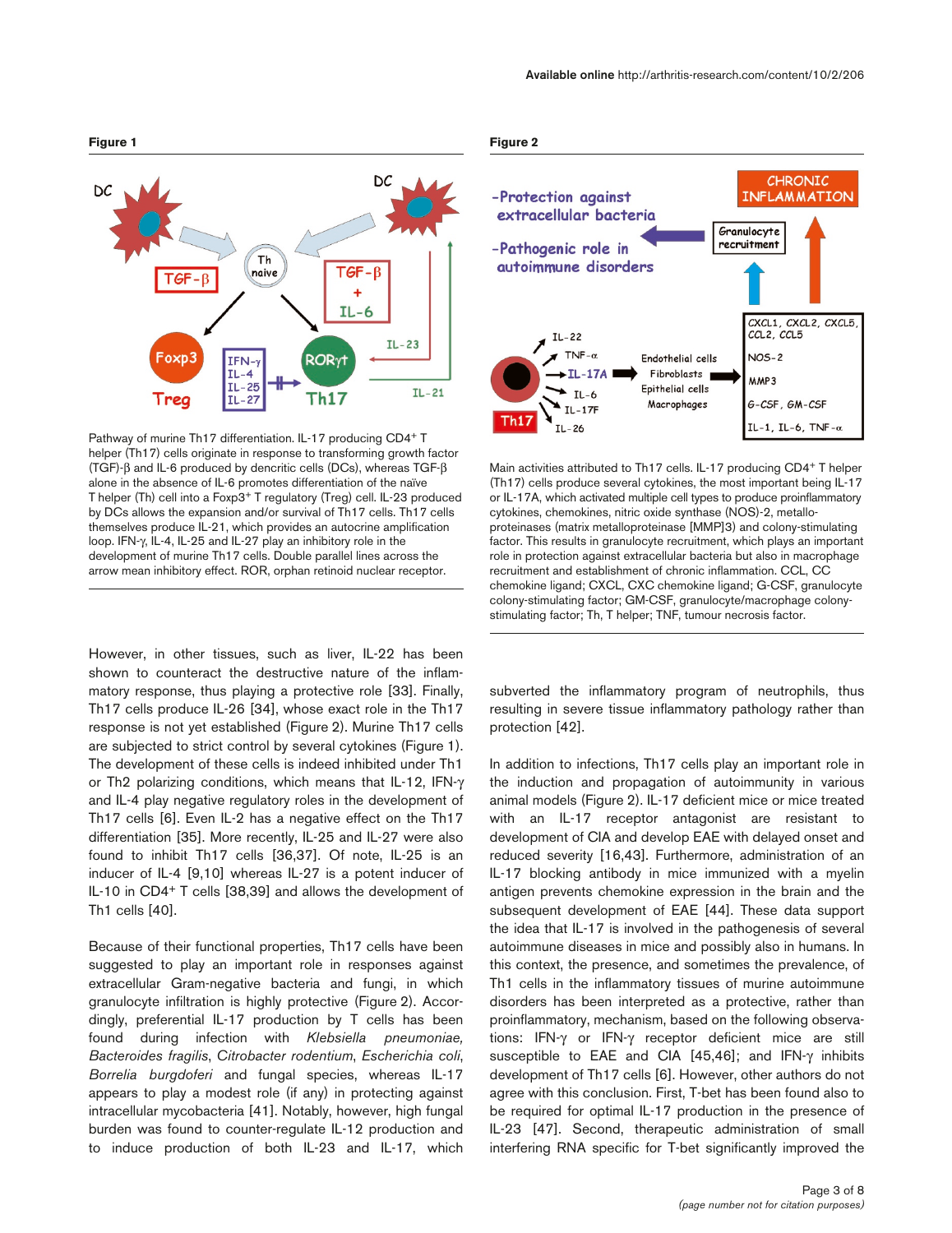clinical course of established EAE by limiting the differentiation of autoreactive Th1 cells and inhibiting pathogenic Th17 cells through regulation of IL-23 receptor [48]. Third, in *Helicobacter* induced colitis, IFN-γ but not IL-17 was the crucial T cell effector cytokine when Treg cells were absent [49]. Fourth, using T cell specific TGF-β deficient mice, the major pathogenic population generated during the establishment of colitis was Th1 cells [50]. Fifth, even in mice with EAE, acquisition of pathogenic function by effector Th17 cells was found to be mediated by IL-23 rather than by TGF-β and IL-6 [51]. Finally, an impressive series of previous observations clearly demonstrated a pathogenic, rather than protective, role of IFN-γ in various murine models of autoimmune disorders [52-60]. Hence, even in murine models, several lines of evidence suggest that Th1 cells can contribute to the inflammatory process rather than simply protecting tissues from Th17-driven inflammation.

# **Phenotypic and functional features of human Th17 cells**

Recent systemic studies have been performed to identify Th17 cells in humans and to characterize their phenotype and functions. Two independent studies have demonstrated the existence of CD4+ memory T cells producing IL-17 after polyclonal stimulation in human peripheral blood and in gut from healthy individuals or patients with Crohn's disease [61,62]. Both studies revealed the presence in these cells of RORγt, IL-23 receptor and the CC chemokine receptor 6, whereas they lacked CXC chemokine receptor 3, a chemokine receptor that is usually espressed by Th1 cells. Moreover, one of the studies identified possible specificity for *Candida albicans* hyphae of T cells producing IL-17. In the other study various functional features of human Th17 cells were assessed, including at the clonal level [62]. Human Th17 cells exhibited poor proliferative capacity and cytotoxic potential; could induce the production by B lymphocytes of IgG, IgM and IgA, but not IgE; and appeared to be less susceptible than Th1 or Th2 clones to the suppressive activity of an autologous Foxp3+ Treg clone. Moreover, some differences between the two studies were also observed. For example, we identified the existence of a remarkable number of either double positive (IFN-γ+IL-17+) freshly derived cells or T-cell clones (that we named 'Th17/Th1'), a finding that has also been reported, but not sufficiently stressed, in mouse studies. In contrast, in our study clones producing both IL-17 and IL-4 were not observed [62]. More importantly, we found that both classic Th17 and Th17/Th1 clones consistently exhibited not only expression of RORγt but also that of T-bet, at both mRNA and protein levels [62]. The incubation of Th17 clones with IL-12 allowed these cells to produce IFN-γ in addition to IL-17, and this effect was associated with reduced RORγt and increased T-bet expression. Notably, the IL-12 mediated effects were partially inhibited in the presence of IL-23, suggesting the existence of a flexibility between Th17 and Th1 cells and a possible developmental relationship between the two cell types [62].

More recent studies, although partially contradictory, have clearly shown that the induction of Th17 cells in humans is completely different from that in mice. Acosta-Rodriguez and coworkers [63] reported an essential role for IL-1β, in addition to IL-6, but no activity in response to TGF-β in promoting differentiation of naïve CD4+ T cells into Th17 cells. Chen and colleagues [64] found that both IL-6 and TGF-β upregulated RORγt expression, but they did not induce Th17 differentiation in human naïve T cells. Conversely, IL-23 promoted the generation of human Th17 cells but was also an important inducer of other proinflammatory cytokines. Wilson and coworkers [65] found that either IL-1β or IL-23 alone was sufficient to induce development of IL-17 producing cells. Finally, van Beelen and colleagues [66] demonstrated that human Th17 cells could be derived only by memory, and not by naïve, T cells, and this effect was due to the nucleotide oligomerization domain 2 ligand muramylpeptide, which enhanced IL-23 and IL-1 production by DCs.

Thus, in contrast to the findings reported in mice, all of these studies agreed that TGF-β was not essential for or inhibited the development of human Th17 cells [63-66]. However, these studies were performed using CD45RA+ T cells purified from peripheral blood of adults. Hence, the possibility remains that the procedure of purification of CD45RA+ T cells could have resulted in contamination of the culture with memory CD4<sup>+</sup> T cells, thus affecting the results [67]. To circumvent this problem, we investigated the mechanisms responsible for the differentiation of human Th17 cells using purified CD4+ T cells obtained from umbilical cord blood. In our system, either IL-1β or IL-23 upregulated the expression of both IL-23 receptor and RORγt, and IFN-γ, but only the combination of the two cytokines allowed CD4+ T cells to express and produce IL-17. Again, we observed the development not only of Th17 but also of Th17/Th1 cells. Moreover, although the addition of IL-4 to the mixture of IL-1 and IL-23 consistently inhibited the expression of IL-23 receptor, RORγt and IL-17, the addition of IL-12 reduced the expression of IL-17 without affecting Th17/Th1 cells. Moreover, TGF-β did not affect either RORγt or the IL-23 receptor, but virtually abolished T-bet expression, thus reducing Th1 and Th17/Th1 while increasing Th17 cells (unpublished data).

Taken together, these data support the difference in origin of Th17 cells between mice and humans, and once again suggest the existence of a developmental relationship between human Th17 and Th1 cells (Figure 3).

# **Possible role of Th17 cells in human immunopathology**

Because of differences in some properties and in the mechanism of origin between murine and human Th17 cells,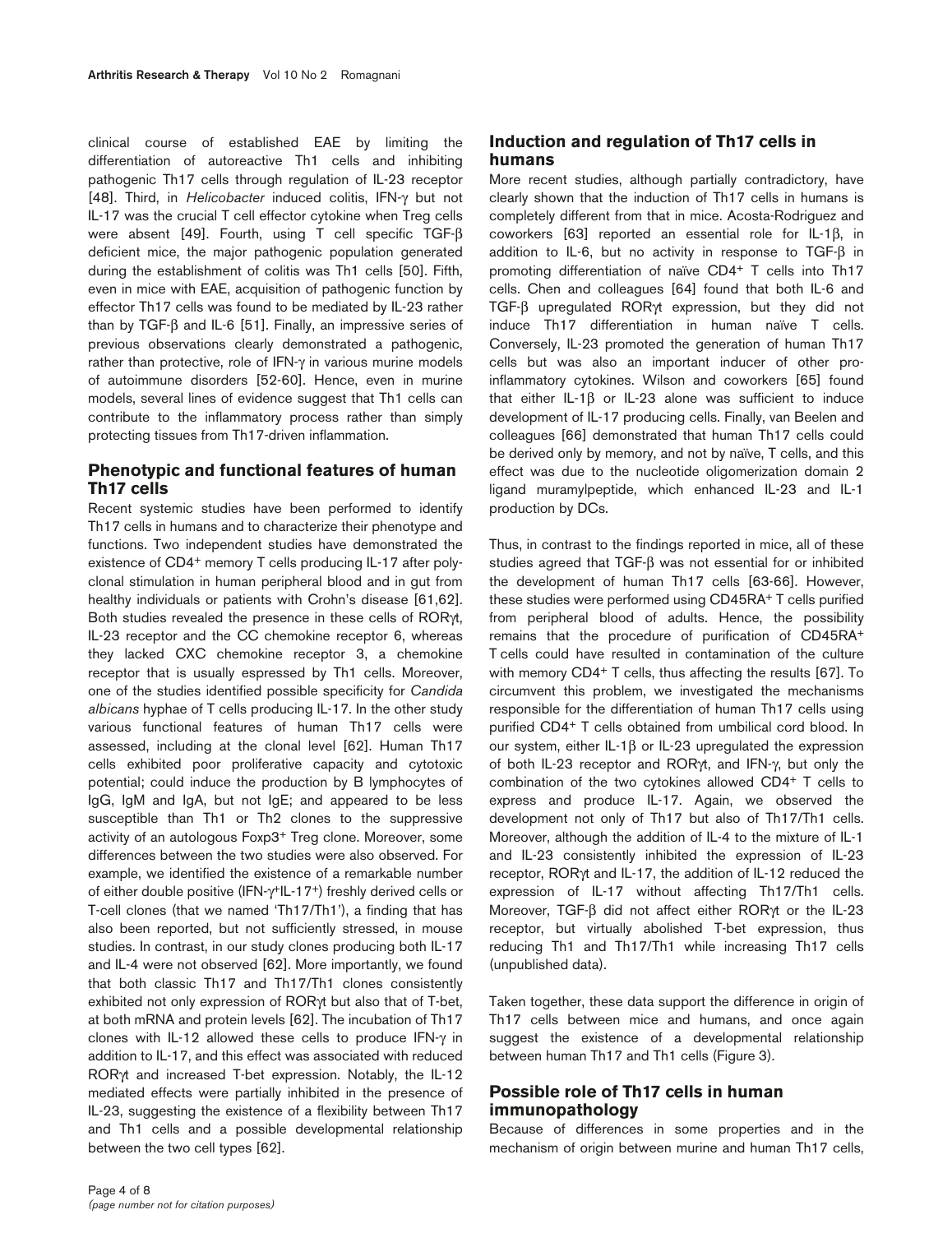it is difficult to identify the role played by this novel member of the CD4+ T cell effector family in the pathogenesis of human disorders; furthermore, this difficulty is exacerbated by the paucity of information currently available.

A greater number of IL-17 mRNA expressing cells were found by using *in situ* hybridization in cerebrospinal fluid than in peripheral blood from patients with multiple sclerosis [68]. More importantly, human Th17 lymphocytes have been found to promote blood-brain barrier disruption and central nervous system inflammation through CD4<sup>+</sup> lymphocyte recruitment [69]. Moreover, both IL-17 and IL-23p19 were found in sera, synovial fluid, and synovial biopsies of most patients with rheumatoid arthritis (RA), whereas both of them were absent in osteoarthritis [70,71]. IL-17 has also been detected in the sera and diseased tissues of patients with systemic lupus erythematosus [72] or systemic sclerosis [73]. Recently, increased expression of CC chemokine ligand 20 (the chemokine able to bind CC chemokine receptor 6 expressing Th17 cells [61,62]) in the inflamed joints of patients with RA has been reported [74]. High IL-17 levels have also been found in the sera and colonic biopsies of patients with Crohn's disease [75,76], in whom IL-17F appears to play an important role [77], as well as in the affected skin of patients with inflammatory skin disorders such as nickel-induced dermatitis, psoriasis and atopic dermatitis [78,79]. However, the great majority of these studies were performed by assessing the presence of mRNA for IL-17 in tissues and/or measuring IL-17 protein in biologic fluids. Moreover, some of these findings were recently challenged. For example, in a recent study the frequency of Th17 cells was significantly decreased in the joints a compared with peripheral blood from the same RA patients, whereas Th1 cells were more abundant in the joints than in peripheral blood [80]. Thus, the role played by Th17 cells in the pathogenesis of human autoimmune disorders, although very probable, is not yet proven. More importantly, the respective roles of Th17 and Th1 cells in inflammatory sites remain unclear; the solution of this problem rests mainly on the demonstration of whether (at least in humans) a developmental relationship between the two cell types does indeed exist.

With regard to the possible pathogenic role of Th17 cells in allergic disorders, it has been claimed that these cells may play a critical role in the granulocyte infiltration that is present in the bronchi of some asthmatic patients [81]. Obviously, because Th17 cells have a particular ability to recruite granulocytes, it cannot be excluded that IL-17 recruited cells can enhance bronchial inflammation in severe asthma complicated by bacterial infections. However, it is highly unlikely that Th17 plays a role in classic IgE-mediated allergic disorders. First, Th17 cells can induce production of IgM, IgG and IgA antibodies, but not IgE antibodies [62]. Second, the presence of IL-4 is among the most effective inhibitory signals for the differentiation of Th17 cells in both mice [6] and humans [63-66] (unpublished data). Finally, we recently





Pathway of human Th17 differentiation. IL-17 producing CD4+ T helper (Th17) cells originate in presence of IL-23 and IL-1β, each of which upregulates orphan retinoid nuclear receptor (ROR)γt, T box expressed in T cells (T-bet), IL-23 receptor (IL-23R) and IL-12 receptor (IL-12R) in the naïve T hlper (Th) cell. When the two cytokines are produced in combination, IL-17 mRNA is also expressed and IL-17 is produced alone or in combination with IFN-γ. The presence of IL-12, in absence of IL-1β and IL-23, shifts the differentiation of the naïve Th cell toward the Th1 phenotype. IL-4, which is produced by the Th naïve cell itself following interaction of its Notch receptors with Jagged-1 expressed on the dendritic cell (DC) and/or by the presence of IL-25 (still unclear in humans), has a potent inhibitory effect on the expression of RORγt, T-bet, IL-23R, IL-12R, IFN-γ, and IL-17. Transforming growth factor (TGF)-β strongly inhibits the development of both Th1 and Th2 cells, whereas it has little or no effect on the development of Th17, thus indirectly favouring their expansion. Double parallel lines across the arrows mean inhibitory effect.

examined the phenotype of T cell clones specific for amoxicillin, which were generated from the peripheral blood of a patient who had suffered an amoxicillin-induced anaphylactic shock and exhibited amoxicillin-specific IgE antibodies in his serum. All T cell clones specific for amoxicillin derived from this patient had a classic Th2 profile and none of them was able to produce IL-17 (unpublished data), supporting the view that Th17 cells do not play any role in uncomplicated, IgEmediated allergic disorders.

## **Conclusion**

The discovery in both mice and humans of a new member of the CD4+ effector T-cell family (Th17 cells) has provided exciting and novel insights into the immune mechanisms that are responsible for protection and immunopathology. However, some critical differences appear to exist with regard to the mechanisms that are involved in the differentiation of murine and human Th17 cells, which render it difficult to establish new therapeutic procedures to target these cells or the cytokines that are responsible for their development. In particular, in murine experimental models of autoimmunity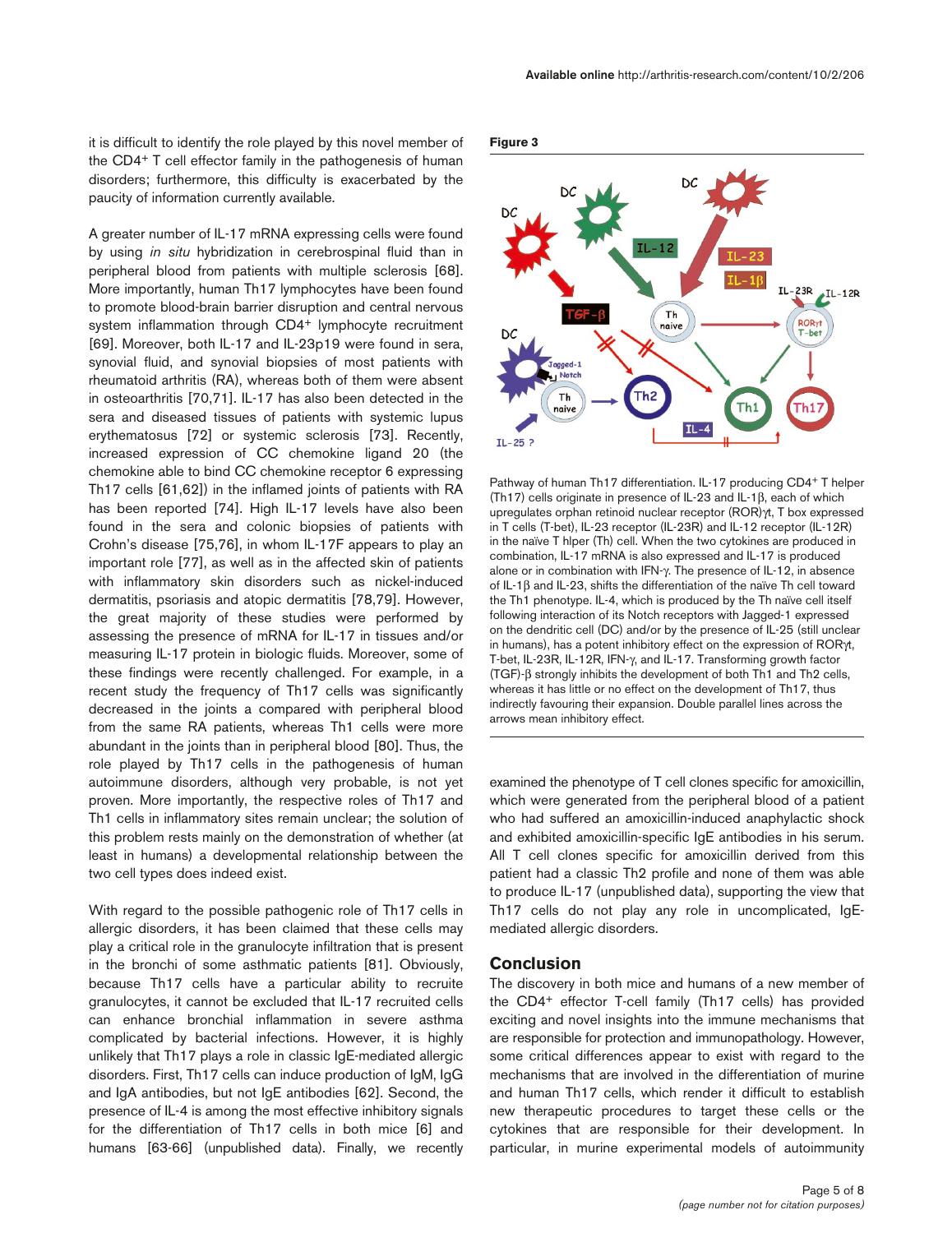Th17 cells share their origin with Treg cells and are pathogenic, whereas Th1 cells appear to play a protective role in response to them. More importantly, that inhibition of Th17 cells favours development of the Treg cell population represents a source of considerable confusion, with respect to possible therapeutic options targeting Th17 cells. In contrast, Th17 cells appear to have a different origin in humans than in mice, and whether classic Th1 cells play a protective role against the pathogenic activity of Th17 cells or contribute alongside them to the pathogenesis of autoimmune disorders remains unclear. If we are to resolve this issue, we must determine whether human Th17 cells are developmentally related to Th1 cells. This represents another impressive example of how murine models, although extremely useful, cannot dogmatically be regarded as optimal models for the development of novel immunotherapeutic strategies in humans.

## **Competing interests**

The author declares that they have no competing interests.

#### **Acknowledgements**

The experiments reported in this paper were performed with grants from the Associazione Italiana per la Ricerca sul cancro, the Ministero dell'Istruzione, dell'Università e della Ricerca, the Ministero della Salute and FP6 European Union project INNOCHEM, LSHB-CT 2500- 518157.

#### **References**

- 1. Mosmann TR, Cherwinski C, Bond MW, Giedlin MA, Coffman RL: **Two types of murine helper T cell clones. I. Definition according to profiles of lymphokine activities and secreted proteins.** *J Immunol* 1986, **136:**2348-2357.
- 2. Del Prete GF, De Carli M, Mastromauro C, Biagiotti, R, Macchia D, Falagiani, Ricci M, Romagnani S: **Purified protein derivative of Mycobacterium tuberculosis and excretory/secretori antigen(s) of** *Toxocara canis* **expand in vitro human T cells with stable and opposite (type 1 T helper or type 2 T helper) profile of cytokine production.** *J Clin Invest* 1991, **88:**346-350.
- 3. Abbas AK, Murphy KM, Sher A: **Functional diversity of helper T lymphocytes.** *Nature* 1996, **383:**787-793.
- 4. Romagnani S: **The Th1/Th2 paradigm.** *Immunol Today* 1997, **18:**263-266.
- 5. Rengarajan J, Szabo SJ, Glimcher LH: **Transcriptional regulation of Th1/Th2 polarization.** *Immunol Today* 2000, **21:**479-483.
- 6. Weaver CT, Harrington LE, Mangan PR, Gavrieli M, Murphy KM: **Th17 and effector CD4 T cell lineage with regulatory T cell ties.** *Immunity* 2006, **24:**677-688.
- 7. Manetti R, Parronchi P, Giudizi MG, Piccinni MP, Maggi E, Trinchieri G, Romagnani S: **Natural killer cell stimulatory factor (interleukin 12 [IL-12]) induces T helper type 1 (Th1)-specific immune responses and inhibits the development of IL-4-producing Th cells.** *J Exp Med* 1993, **177:**1199-1204.
- 8. Amsen F, Blander JM, Lee GR, Tanigaki K, Honjo T, Flavell RA: **Instruction of distinct CD4 T helper cell fates by different notch ligands on antigen-presenting cells.** *Cell* 2004, **117:**515- 526.
- Liotta F, Frosali F, Querci V, Mantei A, Filì L, Maggi L, Mazzinghi B, Angeli R, Ronconi E, Santarlasci V, Biagioli T, Lasagni L, Ballerini C, Parronchi P, Scheffold A, Cosmi L, Maggi E, Romagnani S, Annunziato F: **Human immature myeloid dendritic cells trigger a Th2-polarizing program via Jagged-1/Notch interaction.** *J Allergy Clin Immunol* 2008:in press.
- 10. Fallon PG, Ballantyne SJ, Mangan NE, Barlow H, Davarma A, Hewett DR, McIlgorm A, Jolin HE, McKenzie AN: **Identification of an interleukin (IL)-25-dependent cell population that provides IL-4, IL-5, and IL-13 at the onset of helminth expulsion.** *J Exp Med* 2006, **203:**1105-1116.
- 11. Angkasekwinal P, Park H, Wang YH, Chang SH, Corry DB, Liu VJ, Zhu Z, Domg C: **Interleukin 25 promotes the initiation of proallergic type responses.** *J Exp Med* 2007, **204:**1509-1517.
- 12. Mosmann TR, Sad S: **The expanding universe of T-cell subsets: Th1, Th2 and more.** *Immunol Today* 1996, **17:**138- 146.
- 13. Cua DJ, Scherlock J, Chen Y, Murphy CA, Joyce B, Seymour B, Lucian L, To W, Kwan S, Churakova T, Zurawski S, Wickwoski M, Lira SA, Gorman D, Kastelein RA, Sedgwick JD: **Interleukin-23 rather than interleukin-12 is the critical cytokine for autoimmune inflammation of the brain.** *Nature* 2003, **421:**744-748.
- 14. Murphy CA, Langrish CL, Chen Y, Blumenschein W, McClanahan T, Kastelein RA, Sedgwuick JD, Cua DJ: **Divergent pro-and antiinflammatory roles for IL-23 and IL-12 in joint autoimmune inflammation.** *J Exp Med* 2003, **198:**1951-1958.
- 15. Zhang GX, Gran B, Yu S, Li J, Siglienti I, Chen X, Kamoun M, Rostami A: **Induction of experimental autoimmune encephalomyelitis in IL-12 receptor** β**2-deficiet mice. IL-12 responsiveness is not required in the pathogenesis of inflammatory demyelinization in the central nervous system.** *J Immunol* 2003, **170:**2153-2160.
- 16. Langrish CL, Chen Y, Blumenschein WM, Mattson J, Basham B, Sedgwick JD, McClanahan T, Kalestein RA, Cua DJ: **IL-23 drives a pathogenic T cell population that induces autoimmune inflammation.** *J Exp Med* 2005, **201:**233-240.
- 17. Aggarwal S, Ghilardi N, Xie MH, de Sauvage J, Gurney AL: **Interleukin-23 promotes a distinct CD4 T cell activation state characterized by the production of interleukin-17.** *J Biol Chem* 2003, **278:**1910-1914.
- 18. Park H, Yang XO, Chang SH, Nurieva R, Wang YH, Wang Y, Hood L, Zhu Z, Tian Q, Dong C: **A distinct lineage of CD4 T cells regulates tissue inflammation by producing interleukin 17.** *Nat Immunol* 2005, **6:**1069-1070.
- 19. Harrington LE, Hatton RD, Mangan PR, Turner H, Murphy TL, Murphy KM, Weaver CT: **Interleukin-17-producing CD4+ effector T cells develop via a lineage distinct from the T helper type 1 and 2 lineages.** *Nat Immunol* 2005, **6:**1069-1070.
- 20. Nakae S, Nambu A, Sudo K, Iwakura Y: **Suppression of immune induction of collagen-induced arthritis in IL-17-deficient mice.** *J Immunol* 2003, **171:**6173-6177.
- 21. Bettelli E, Kuchroo VK: **IL-12-and IL-23-induced T helper cell subsets: birds of the same feather flock together.** *J Exp Med* 2005, **201:**169-171.
- 22. Mackenzie BS, Kastelein RA, Cua DJ: **Understanding the IL-23- IL-17 immune pathway.** *Trends Immunol* 2006, **27:**17-23.
- 23. Bettelli E, Carrier Y, Gao W, Korn T, Strom TB, Oukka M, Weiner HL, Kuchroo VK: **Reciprocal developmental pathways for the generation of pathogenic effector Th17 and regulatory T cells.** *Nature* 2006, **441:**235-238.
- 24. Mangan PR, Harrington LE, O'Quinn DB, Helms WS, Bullard DC, Elson CO, Hatton RD, Wahl SM, Schoeb TR, Weaver CT: **Transforming growth factor beta induces development of the T(H)17 lineage.** *Nature* 2006, **441:**231-234.
- 25. Veldhoen M, Hocking RJ, Atkins CJ, Locksley RM, Stockinger B: **TGF-beta in the context of an inflammatory cytokine milieu supports differentiation of IL-17-producing T cells.** *Immunity* 2006, **25:**179-189.
- 26. Nurieva R, Yang XO, Martinez G, Zhang Y, Pasnopoulos AD, Ma L, Schluns K, Tian Q, Watowich SS, Jetten AM, Dong C: **Essential autocrine regulation by IL-21 in the generation of inflammatory T cells.** *Nature* 2007, **448:**480-483.
- 27. Korn T, Bettelli E, Gao W, Awashi A, Jager A, Strom TB, Oukksa M, Kuchroo VK: **IL-21 initiates an alternative pathway to onduce pro-inflammatory Th17 cells.** *Nature* 2007, **448:**484- 487.
- 28. Kimura A, Naka T, Kishimoto T: **IL-6-dependent and -independent pathways in the development of interleukin-17-producing T helper cells.** *Proc Natl Acad Sci USA* 2007, **104:** 12099-12104.
- 29. Ivanov II, Mackenzie BS, Zhou L, Tadokoro CE, Lepelley A, LKafaille JJ, Cua DJ, Littman DR: **The orphan nuclear receptor ROR**γ**t directs the differentiation program of proinflammatopry IL-17+ T helper cells.** *Cell* 2006, **126:**1121-1131.
- Yang XO, Pappau BP, Nurieva R, Akimzhanov A, Kang HS, Chung Y, Ma L, Shah B, Panopoulos AD, Schluns KS, Watowich SS, Tian Q, Jetten AM, Dong C: **T helper 17 lineage differentiation is programmed by organ nuclear receptors ROR**α **and ROR**γ**.**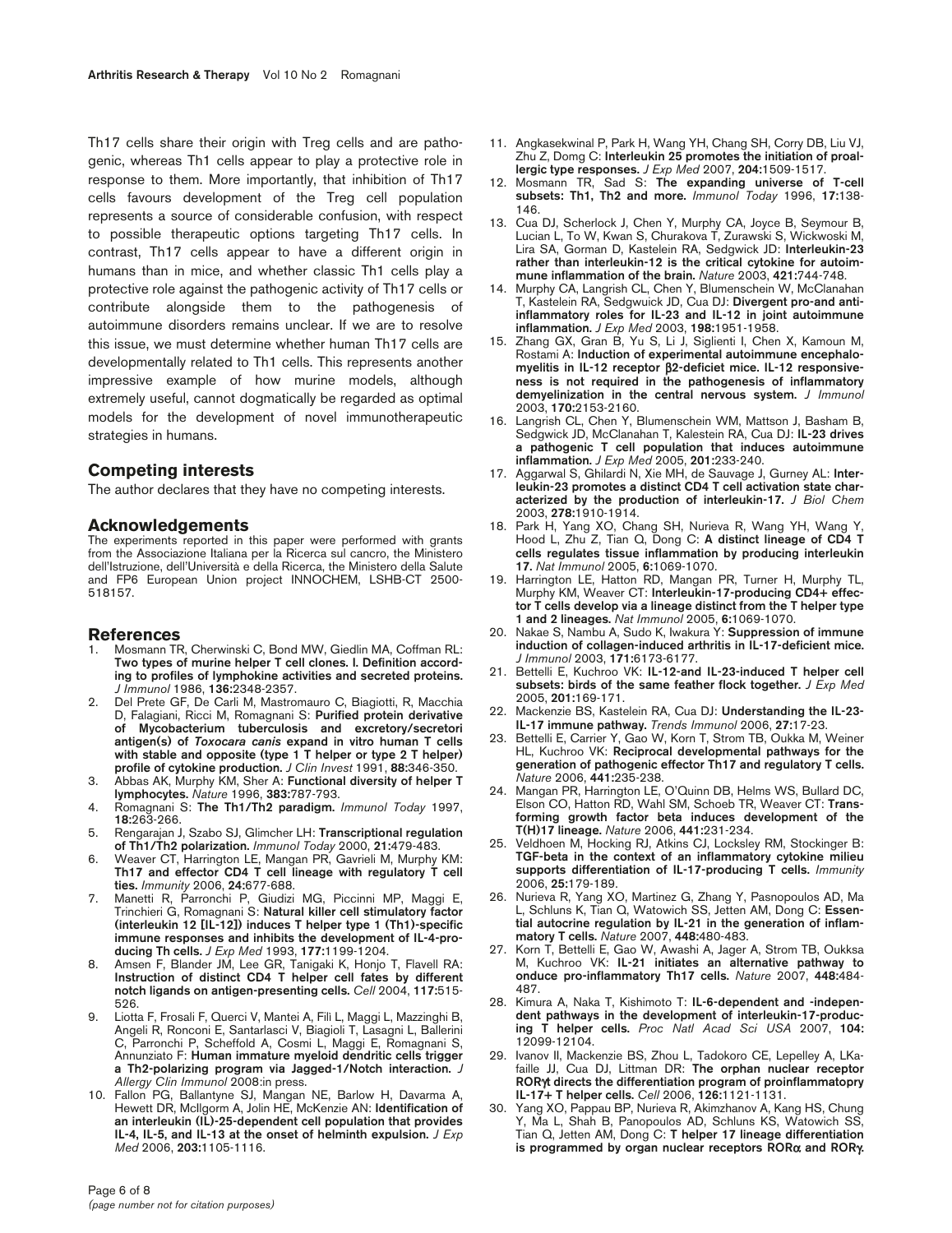*Immunity* 2008, **28:**29-39.

- 31. Bryant VL, Ma CS, Avery DT, Li Y, Good KL, Corcoran LM, de Waal Malefyt R, Tangye SG: **Cytokine-mediated regulation of human B cell differentiation into Ig-secreting cells: predominant role of IL-21 produced by CXCR5+ T follicular helper cells.** *J Immunol* 2007, **179:**8180-8190.
- 32. Zheng Y, Danilenko DM, Valdez P, Kasman I, Eastham-Anderson J, Wu J, Ouyang W: **Interleukin-22, a Th17 cytokine, mediates IL-23-induced dermal inflammation and acanthosis.** *Nature* 2007, **445:**648-651.
- 33. Zenewicz LA, Yancopoulos GD, Valenzuela DM, Murphy AL, Karow M, Flavell RA: **Interleukin-22 but not interleukin-17 provides protection to hepatocytes during acute liver inflammation.** *Immunity* 2007, **27:**647-659.
- 34. Lubberts E: **IL17/Th17 targeting: On the road to prevent chronic destructive arthritis?** *Cytokine* 2007, **41:**84-91.
- 35. Laurence A, Tato CT, Davidson TS, Kanno Y, Chen Z, Yao Z, Blank RB, Meylan F, Siegel R, Hennighausen L, Shevach EM, O'Shea JJ: **Interleukin-2 signaling via STAT5 constrains T helper 17 cell generation.** *Immunity* 2007, **26:**371-381.
- 36. Kleinsheck MA, Owyang A, Jooyce-Shaikh B, Langrish CL, Chen Y, Gorman DM, Blumenschein WM, McClanahan T, Brombacher F, Hurst SD, Kastelein RA, Cua DJ: **IL-25 regulates Th17 function in autoimmune inflammation.** *J Exp Med* 2007, **204:**161- 170.
- 37. Fitzgerald DC, Ciric B, Touil T, Harle H, Grammatikopolou J, Das Sarma J, Gran B, Zhang G-X, Rostami A: **Suppressive effect of IL-27 on encephalitogenic Th17 cells and the effector phase of experimental autoimmune encephalomyelitis.** *J Immunol* 2007, **179:**3268-3275.
- 38. Awasthi A, Carrier Y, Peron JP, Bettelli E, Kamanaka M, Flavell RA, Kuchroo VK, Oukka M, Weiner HL: **A dominant function for interleukin-27 in generating interleukin-10-producing antiinflammatory T cells.** *Nat Immunol* 2007, **8:**1380-1389.
- 39. Fitzgerald DC, Zhang GX, El-Behi M, Fonseca-Kelly Z, Li H, Yu S, Saris CL, Bran B, Ciric B, Rostami A: **Suppression of autoimmune inflammation of the central nervous system by interleukin 10 secreted by interleukin-27-stimulated T cells.** *Nat Immunol* 2007, **8:**1372-1379.
- 40. Chen Q, Ghilardi N, Baker T, Xie M-H, Gurner A, Grewal IS, de Sauvage FJ: **Development of Th1-type immune responses requires the type I cytokine receptor TCCR.** *Nature* 2000, **407:** 916-920.
- 41. Aujla S, Dubin PJ, Kolls JK: **Th17 cells and mucosal host defence.** *Semin Immunol* 2007, **19:**377-382.
- 42. Zelante T, De Luca A, Bonifazi P, Montagnoli C, Bozza S, Moretti S, Belladonna, ML, Vacca, C, Conte C, Mosci P, Bistoni F, Puccetti P, Kastelein RA, Kopf M, Romani L: **IL-23 and the Th17 pathway promote inflammation and impari antifungal immune resistance.** *Eur J Immunol* 2007, **37:**2695-2706.
- 43. Koenders MI, Lubberts E, Oppers-Walgren B, van den Bersselaar L, Helsen MM, Di Padova FE, Boots AM, Joosten LA, van den Berg WB: **Blocking of interleukin-17 during reactivation of experimental arthritis prevents joint inflammation and bone erosion by decreasing RANKL and interleukin-1.** *Am J Pathol* 2005, **167:**141-149.
- 44. Uyttenhove C, Sommereyns C, Thèate I, Mivhiels T, Van Snick J: **Anti-IL-17 autovaccine prevents clinical and histological manifestations of experimental autoimmune enecephalomyelitis.** *Ann N Y Acad Sci* 2007, **1110:**330-336.
- 45. Ferber IA, Brocce S, Taylor.Edwards C, Ridgway W, Dinisco C, Steinman L, Dal ton D, Fathman CG: **Mice with a disrupted IFNgamma gene are susceptible to the induction of experimental autoimmune encephalomyelitis (EAE).** *J Immunol* 1996, **156:**5- 7.
- 46. Kageyama Y, Koide Y, Yoshida A, Uchijima M, Arai T, Miyamoto S, Ozeki T, Hiyoshi M, Kushida K, Inoue T: **Reduced susceptibility to collagen-induced arthritis in mice deficient in IFN-gamma receptor.** *J Immunol* 1998, **161:**1542-1548.
- 47. Thakker P, Leach MW, Kuang W, Benoit SE, Leonard JP, Marusic S: **IL-23 is critical in the induction but not in the effector phase of experimental autoimmune encephalomyelitis.** *J Immunol* 2007, **178:**2589-2598.
- 48. Gocke AR, Cravens PD, Ben LH, Hussain RZ, Northrop SC, Racke MK, Lovett-Racke AE: **T-bet regulates the fate of Th1 and Th17 lymphocytes in autoimmunity.** *J Immunol* 2007, **178:** 1341-1348.
- 49. Kullberg MC, Jankovic D, Feng CG, Hue S, Gorelick PL, Mckenzie BS, Cua DJ, Powrie F, Cheever AW, Maloy KJ, Sher A: **IL-23 plays a key role in** *Helicobacter hepaticus***-induced T celldependent colitis.** *J Exp Med* 2006, **203:**2485-2494.
- 50. Li M, Wan YY, Flavell RA: **T cell-produced transforming growth factor-beta1 controls T cell tolerance and regulates Th1-and Th17-cell differentiation.** *Immunity* 2007, **26:**579-591.
- 51. McGeachy MJ, Bak-Jensen KS, Chen Y, Tato CM, Blumenschein W, McClanahan T, Cua DJ: **TGF-**β **and IL-6 drive the production of IL-17 and IL-10 by T cells and restrain Th-cell-mediated pathology.** *Nat Immunol* 2007, **8:**1390-1397.
- 52. Zhang GX, Xiao BG, Bai XF, van der Meide PH, Orn A, Link H: **Mice with IFN-gamma receptor deficiency are less susceptible to experimental autoimmune myasthenia gravis.** *J Immunol* 1999, **162:**3775-3781.
- 53. Yu S, Medling B, Yagita H, Braley-Mullen H: **Characteristics of inflammatory cells in spontaneous autoimmune thyroiditis of NOD.H-2h4 mice.** *J Autoimmun* 2001, **16:**37-45.
- 54. Haas C, Ryffel B, Le Hir M: **IFN-gamma is essential for the development of autoimmune glomerulonephritis in MRL/Ipr mice.** *J Immunol* 1997, **158:**5484-5491.
- 55. Egwuagu CE, Sztein J, Mahdi RM, Li W, Chao-Chan C, Smith JA, Charukamnoetkanok P, Chepelinsky AB: **IFN-gamma increases the severity and accelerates the onset of experimental autoimmune uveitis in transgenic rats.** *J Immunol* 1999, **162:**510- 517.
- 56. Jones LS, Rizzo LV, Agarwal RK, Tarrant TK, Chan CC, Wiggert B, Caspi RR: **IFN-gamma-deficient mice develop experimental autoimmune uveitis in the context of a deviant effector response.** *J Immunol* 1997, **158:**5997-6005.
- Schwarting A, Tesch G, Kinoshita K, Maron R, Weiner HL, Kelley VR: **IL-12 drives IFN-gamma-dependent autoimmune kidney disease in MRL-Fas(lpr) mice.** *J Immunol* 1999, **163:**6884- 6891.
- 58. Schwarting A, Wada T, Kinoshita K, Tesch G, Kelley VR: **IFNgamma receptor signaling is essential for the initiation, acceleration, and destruction of autoimmune kidney disease in MRL-Fas(lpr) mice.** J Immunol 1998, **161:**494-503.
- 59. Wang B, Andre I, Gonzalez A, Katz JD, Aguet M, Benoist C, Mathis D: **Interferon-gamma impacts at multiple points during the progression of autoimmune diabetes.** *Proc Natl Acad Sci USA* 1997, **94:**13844-13489.
- 60. Finnegan A, Grusby MJ, Kaplan CD, O'Neill SK, Eibel H, Koreny T, Czipri M, Mikecz K, Zhang J: **IL-4 and IL-12 regulate proteoglycan-induced arthritis through Stat-dependent mechanisms.** *J Immunol* 2002, **169:**3345-3352.
- 61. Acosta-Rodriguez EV, Rivino L, Geginat J, Jarrossay D, Gattorno M, Lanzavecchia A, Sallusto F: **Surface phenotype and antigenic specificity of human interleukin 17-producing T helper memory cells.** *Nat Immunol* 2007, **8:**639-646.
- 62. Annunziato F, Cosmi L, Santarlasci V, Maggi L, Liotta F, Mazzinghi B, Parente E, Filì L, Ferri S, Frosali F, Giudici F, Romagnani P, Parronchi P, Tonelli F, Maggi E, Romagnani S: **Phenotypic and functional features of human Th17 cells.** *J Exp Med* 2007, **204:** 1849-1861.
- 63. Acosta-Rodriguez EV, Napoletani G, Lanzavecchia A, Sallusto F: **Interleukins 1**β **and 6 but not transforming growth factor-**β **are essential for the differentiation of interleukin 17-producing human T helper cells.** *Nat Immunol* 2007, **8:**942-949.
- 64. Chen Z, Tato CM, Muul L, Laurence A, O'Shea JJ: **Distinct regulation of interleukin-17 in human T helper lymphocytes.** *Arthritis Rheum* 2007, **56:**2936-2946.
- 65. Wilson NJ, Boniface K, Chan JR, McKenzie B, Blumenschein WM, Mattson JD, Basham B, Smith K, Chen T, Morel F, Lecron J-C, Kastelein RA, Cua DJ, McClanahan TK, Bowman EP, de Waal Malefyt R: **Development, cytokine profile and function of human interleukin 17-producing helper T cells.** *Nat Immunol* 2007, **8:**950-957.
- van Beelen AJ, Zelinkova Z, Taanman-Kueter EW, Muller FJ, Hommes DW, Zaat SAJ, Kapsenberg ML, de Jong EC: **Stimulation of the intracellular bacterial sensor NOD2 programs dendritic cells to promote interleukin-17 production in human memory T cells.** *Immunity* 2007, **27:**1-10.
- 67. Laurence A, O'Shea JJ: **Th17 differentiation: of mice and men.** *Nat Immunol* 2007, **9:**903-905.
- 68. Matusevicius D, Kivisakk P, He B, Kostulas N, Ozenci V, Fredrikson S, Link H: **Interleukin-17 mRNA expression in blood and**